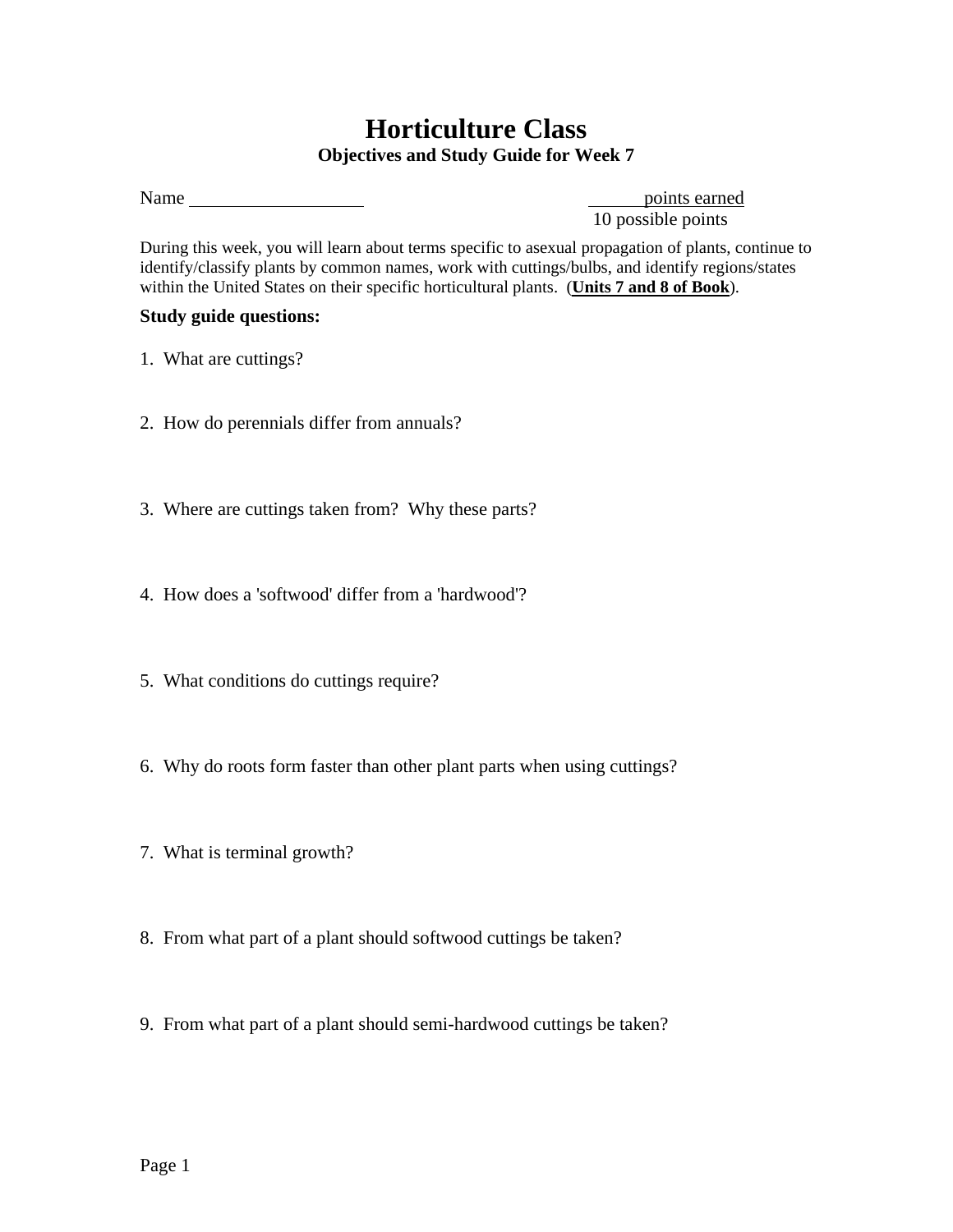- 10. What time of day is best to take cuttings from plants? Why then?
- 11. Draw and label the parts of a cutting.

- 12. The media for cuttings should allow for?
- 13. What is asexual plant propagation?
- 14. What types of plants are usually propagated by asexual propagation?
- 15. How does a mallet cutting differ from a root cutting?
- 17. What would be the best method to propagate an African Violet Plant?
- 18. On plants, what are shoots?
- 19. What are herbaceous cuttings?
- 20. What is hardwood cuttings?